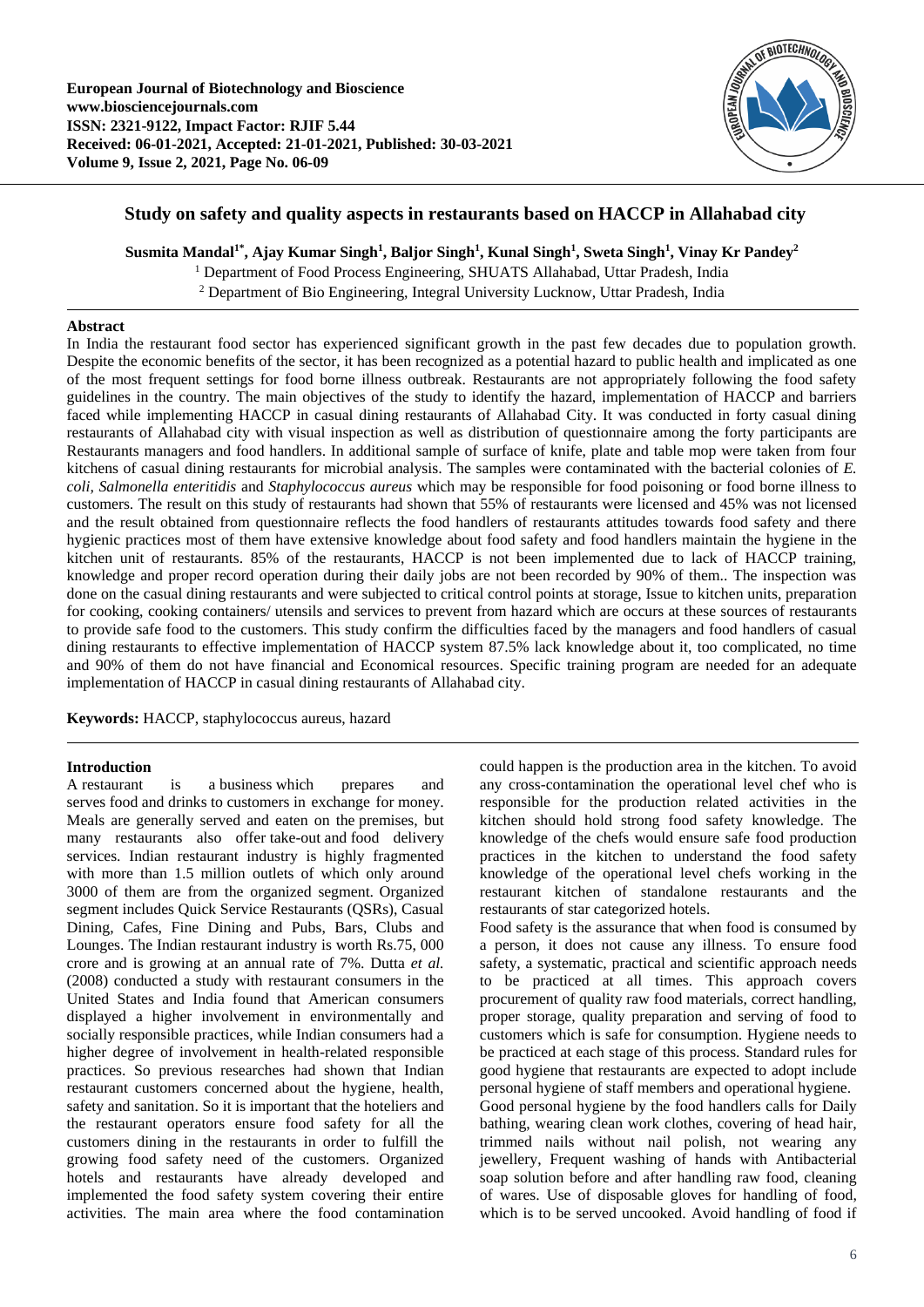suffering from any disease. If the food handler has any injury, it must be properly covered with suitable bandage. The purpose of this study was to establish food safety measures, hygienic practices and the present research paper specifically reviewed the perceived barriers, opinions and belief systems to compliance to food safety operating procedures among food handlers in selected casual dining restaurants of Allahabad City.

# **Materials and Methods**

The experimental lab work was carried out in Department of Food Process Engineering at Food Process Engineering Laboratory of Sam Higginbottom University of Agriculture, Technology and Sciences (SHUATS), Allahabad. This section comprise of detail regarding the material method used for present study.

### **Material**

It has been observed that consumptions of Restaurants food are quite popular in Allahabad, Uttar Pradesh by local people as well as by tourist, mainly because these regions are popular tourist destination in the country. So hygiene plays an important role in the Restaurants.

Knife, plate and table mop were used to analysis the microbial count of *E. coli, Salmonella enteritidis, Staphylococcus aureus and Total Plate Count.*

**Plan of work Table** 

**Table 1**

| S. No | <b>Parameters</b>           | <b>Method</b>                                    | <b>Analysis</b>                                                                                                            |  |  |
|-------|-----------------------------|--------------------------------------------------|----------------------------------------------------------------------------------------------------------------------------|--|--|
|       | Identification of<br>hazard | Microbial analysis of Knife, plate, Table<br>mop | Microbial load on the surface of knife, plate and table mop                                                                |  |  |
|       |                             | Survey                                           | Attitude of food handlers about food safety in restaurants.<br>Food handlers practices toward food born disease prevention |  |  |
|       | Critical Control<br>Point   | Survey                                           | Attitude of food handlers and manager regarding the HACCP System                                                           |  |  |
|       |                             | Visual Inspection at different sources           | Storage<br>٠                                                                                                               |  |  |
|       |                             |                                                  | Issue to Kitchen units<br>٠                                                                                                |  |  |
| ◠     |                             |                                                  | Preparation for Cooking                                                                                                    |  |  |
|       |                             |                                                  | Cooking                                                                                                                    |  |  |
|       |                             |                                                  | Containers/ Utensils                                                                                                       |  |  |
|       |                             |                                                  | Service                                                                                                                    |  |  |
| 3     | <b>Barriers</b>             | Survey                                           | Barriers faced by food handlers while implementing HACCP in                                                                |  |  |
|       |                             |                                                  | restaurants                                                                                                                |  |  |

### **Procedure**

- 1. Suspended few grams of media to distilled water.
- 2. The media was heated to dissolve completely with the help of hot plate.
- 3. The mouth of conical flask was cover with cotton plug and then it was covered with fresh wrap.
- 4. The media and Petri dish was autoclave at  $121\degree$ C for 20minutes.
- 5. Then kept the sterilized Petri dishes in hot air oven for drying.
- 6. Laminar air flow cabinet was properly clean with disinfectant solution.
- 7. The UV lamp and air flow was switch on for half an hour before starting the work and then switch it off.
- 8. Kept the media, Petri dishes and sample in the cabinet.
- 9. Labeled the Petri dishes.
- 10. The Bunsen burner was lightened and then pours the media in the Petri dishes.
- 11. Media was solidifying in the Petri dishes.
- 12. Burned the Bunsen burner and open the lid of the Petri dishes and then take the sample cotton swabs and swab it on the surface the media and close the lid.
- 13. Placed all the Petri dishes in incubator inverted way for 24 to 48 hours at 35 $\mathrm{^{\circ}C}$  - 37 $\mathrm{^{\circ}C}$ .
- 14. No of colonies develop at the end of the incubation period and then counted the colonies.

## **Results and Discussion**

The present study entitles "Study on safety and quality aspects in restaurants based on HACCP in Allahabad City", (Uttar Pradesh). This study was undertaken in Department of Food Process Engineering at Food Process Engineering Laboratory of Sam Higginbottom University of Agriculture, Technology and Sciences (SHUATS).

The result on this study of restaurants had shown that 55% of restaurants were licensed and 45% was not licensed.

#### **Identification of hazard in casual dining restaurants.**

Identification of hazard in Restaurants was determined by the microbial analysis of knife, plate and table mop from four different casual dining restaurants. Each Restaurants sample was collected to determine the bacterial colonies for *E. coli, Salmonella enteritidis, Staphylococcus aureus and Total Plate Count* by sampling swabbing method.

# **Microbial analysis to indentifying the hazard.**

Forty eight samples were collected from four different Restaurants of Allahabad City to evaluate the presence of bacterial colonies for *E. coli, Salmonella enteritidis, Staphylococcus aureus and Total Plate Count* in knife, plate, table mop. Results are indicating in Table 4.1.

**Table 2:** Bacterial count of samples (knife, plate and table mop) for casual dining Restaurants.

| S. No | <b>Parameters</b> | <b>Samples</b> | $\mathbf{R}_1$ | $(R_2)$ | $(R_3)$ | $\mathbf{R}_4$ |
|-------|-------------------|----------------|----------------|---------|---------|----------------|
|       | E. coli           | Knife          | 38             | 26      | 29      | n n<br>JΖ      |
|       |                   | Plate          | 1Ο.            |         | 10      | $\overline{ }$ |
|       |                   | Table Mop      |                |         | -       |                |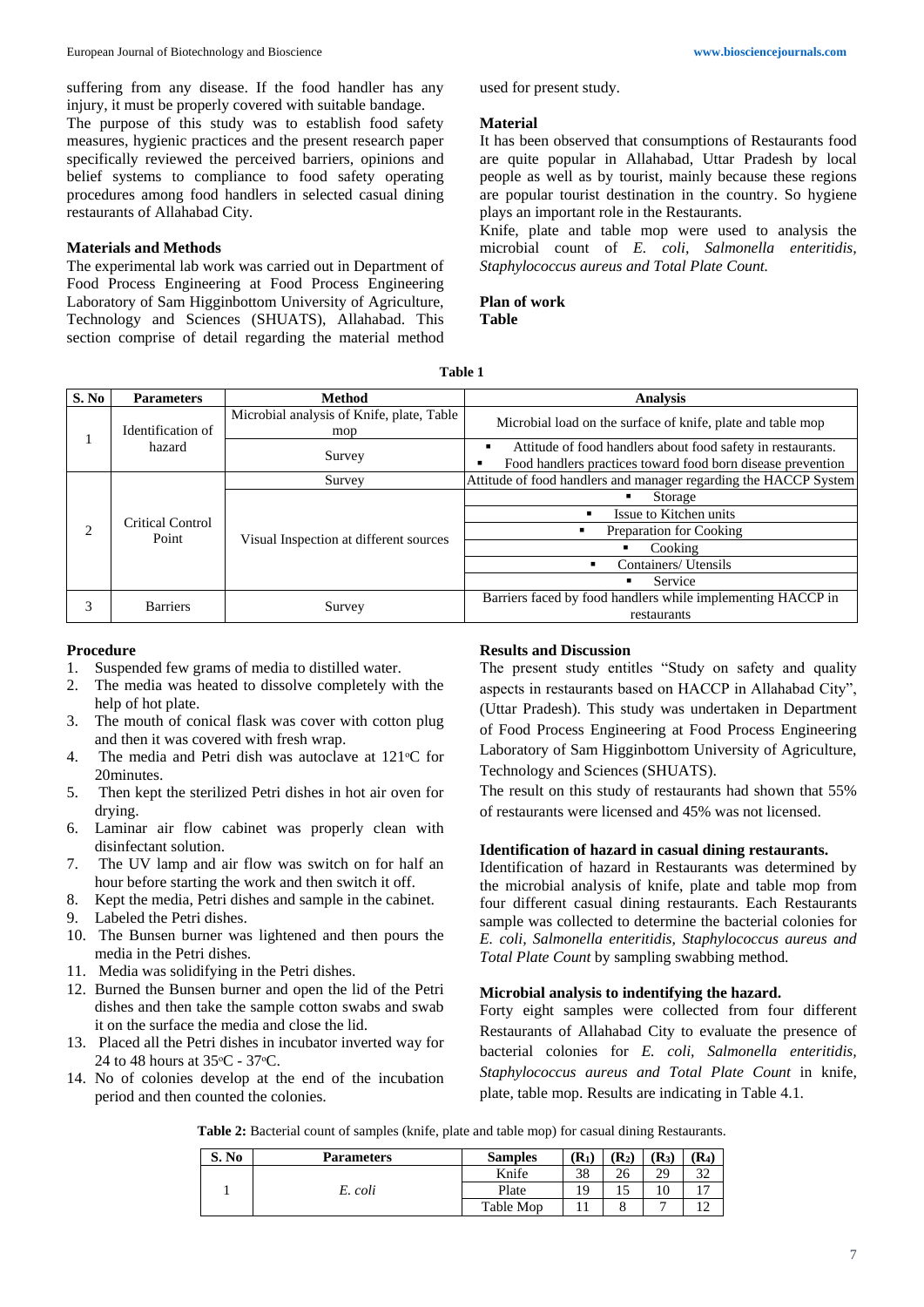| $\overline{c}$ | Salmonella enteritidis   | Knife     | 30  | 11        |           |                |
|----------------|--------------------------|-----------|-----|-----------|-----------|----------------|
|                |                          | Plate     | 8   | 2         |           | 3              |
|                |                          | Table Mop | 6   | 3         | 2         | 3              |
| 3              | Staphylococcus aureus    | Knife     | 17  | 11        | 12        |                |
|                |                          | Plate     | ND  | ND        | 3         | ND             |
|                |                          | Table Mop | ND  | <b>ND</b> | <b>ND</b> | $\overline{c}$ |
| $\overline{4}$ | <b>Total Plate Count</b> | Knife     | 412 | 460       | 332       | 484            |
|                |                          | Plate     | 404 | 415       | 312       | 421            |
|                |                          | Table Mop | 382 | 397       | 277       | 408            |

**Note:** The value represent average of duplicate samples. R- Restaurant, ND- Not Detected.

It was observed that high bacterial colonies of *E. coli* count and *Salmonella enteritidis* on all the samples (knife, plate and Table mop). *Staphylococcus aureus* was detected in four of the knife sample, one in plate and one in table mop. The bacterial colonies of *Total Plate Count* present on all the samples of knife, plate and table mop.

# **Food handlers practices toward food-borne disease prevention.**

The result on food handler's practices towards food –borne disease prevention showed that 50% use gloves when touch and distribute foods. The proportion that washes hands before using gloves is 45% and after using gloves is37.5%. While 92.5% wears protective clothing when touch or distribute food. 95% don't wears mask and 80% do not wear cap while touching and distributing food.

#### **Implementation of CCP in casual dining restaurants**

The critical control point is unique to the HACCP system in that preventive and control measures are focused on identified problems rather than to do everything known about sanitation with the hope that something will work to prevent a problem. Bryan. (1990)

In this study the implementation of CCP was done in six steps.

- 1. Critical Control Point
- On the bases of survey which is attitude of manager and

food handlers regarding the HACCP system.

- Visual inspection of restaurant which was done in six steps.
- 2. Establish critical limits
- 3. Establish monitoring procedures
- 4. Establish corrective actions
- 5. Verification procedures
- 6. Record-keeping and documentation procedures

# **Critical Control Point**

# **Attitude of respondents regarding HACCP System**

The result on attitude of respondent regarding HACCP System showed that 85% of the kitchen units of Allahabad casual dining restaurants don't implement HACCP System. Mostly 92.5% had no information about HACCP System. Managers and food handlers of 55% don't think that HACCP is important for food safety. Proper record operation during their daily jobs are not been recorded by 90% of them. On asking about the prerequisites program 82.5% don't think about it.

#### **Establish monitoring procedures**

Restaurants should conduct a planned sequence of observations or measurements to assess whether a CCP is under control and to produce an accurate record for future use in verification.

**Table 3:** Establish monitoring procedures at different steps of casual dining Restaurants.

| S. No | <b>Source</b>           | <b>Monitoring procedure</b>                                               |
|-------|-------------------------|---------------------------------------------------------------------------|
|       | Storage                 | Check the storage facilities                                              |
|       | Issue to kitchen units  | Check that kitchen slabs are clean<br>$\blacksquare$                      |
|       |                         | Check that knife, table mop and plats are properly clean                  |
|       | Preparation for cooking | Check the proper separation of cooked and raw food.<br>٠                  |
|       |                         | Check that food handlers maintain hygiene while cooking food.<br>п        |
| 4     | Cooking                 | Check temperature of cooking as per requirements.<br>٠                    |
|       | Containers/ Utensils    | Check that the containers /utensils are properly clean.<br>$\blacksquare$ |
| 6     | <b>Services</b>         | Check the hygiene of service area.                                        |
|       |                         | Proper handling should be done.                                           |

#### **Establish Corrective Actions.**

If a critical limit isn't met during the process restaurants staff needs to have the tools and knowledge to take corrective action and ensure the contaminated food never reaches the end consumer.

All staff and food handlers who enter the restaurants should follow the requirements for personal hygiene and should receive documented training in personal hygiene, Good Manufacturing Practices (GMP), cleaning and sanitation procedures, personal safety, and their role in the HACCP program (Kisembi *et al*. 2010).

Every staff of casual dining restaurants of Allahabad city should have knowledge about HACCP and it should be implemented in every kitchen units.

### **Verification procedures**

In casual dining restaurants verifications should be done on daily bases or periodically with the help of records, documents and analysis which are been maintained.

Verification should be done to check the Critical Control Points and corrective action which are adopted ad HACCP plans and are successfully prevent, reduce and remove food safety hazard**.**

# **Record-keeping and documentation procedures**

Proper records should be maintain by managers of all activities occurs in restaurants. The documents should be maintained by them are:-

Note about hazard which causing contamination to the